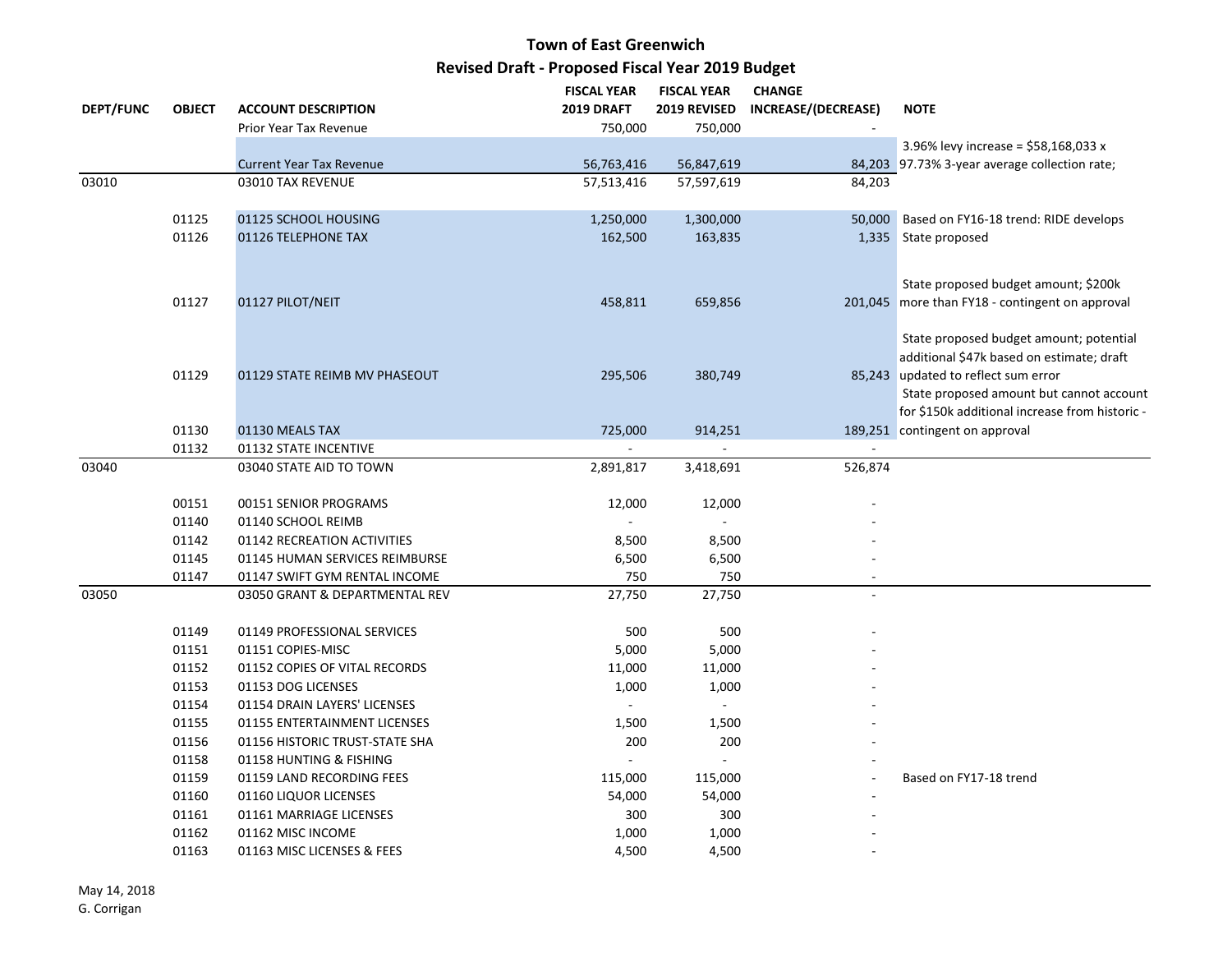|                  |               |                                | <b>FISCAL YEAR</b> | <b>FISCAL YEAR</b>          | <b>CHANGE</b>       |                                 |
|------------------|---------------|--------------------------------|--------------------|-----------------------------|---------------------|---------------------------------|
| <b>DEPT/FUNC</b> | <b>OBJECT</b> | <b>ACCOUNT DESCRIPTION</b>     | <b>2019 DRAFT</b>  | 2019 REVISED                | INCREASE/(DECREASE) | <b>NOTE</b>                     |
|                  | 01165         | 01165 PROBATE COURT FEES       | 30,000             | 30,000                      |                     |                                 |
|                  | 01166         | 01166 REALTY TRANSFER TAX STAM | 325,000            | 280,000                     |                     | (45,000) Based on FY17-18 trend |
|                  | 01167         | 01167 RESIDENT OVERNITE PARKIN | 500                | 500                         |                     |                                 |
|                  | 01170         | 01170 VICTUALLING LICENSES     | 7,000              | 7,000                       |                     |                                 |
|                  | 01173         | 01173 LAUNDRY LICENSES         |                    |                             |                     |                                 |
|                  | 01180         | 01180 ADVERTISING              | 2,000              | 2,000                       |                     |                                 |
| 03060            |               | 03060 TOWN CLERK-REVENUE       | 558,500            | 513,500                     | (45,000)            |                                 |
|                  | 01168         | 01168 SOIL EROSION             | 2,000              | 2,000                       |                     |                                 |
|                  | 01200         | 01200 BUILDING PERMITS         | 180,000            | 180,000                     |                     | Based on FY17-18 trend          |
|                  | 01201         | 01201 ELECTRICAL PERMITS       | 80,000             | 50,000                      |                     | (30,000) Based on FY17-18 trend |
|                  | 01203         | 01203 INSPECTION FEES          | 200                | 200                         |                     |                                 |
|                  | 01204         | 01204 MISCELLANEOUS REVENUE    | 200                | 200                         |                     |                                 |
|                  | 01205         | 01205 PLUMBING PERMITS         | 23,000             | 23,000                      |                     | Based on FY17-18 trend          |
|                  | 01206         | 01206 RADON CONTROL            |                    | $\overline{\phantom{a}}$    |                     |                                 |
|                  | 01207         | 01207 SALE OF MAPS             | $\sim$             | $\blacksquare$              |                     |                                 |
|                  | 01209         | 01209 SIDEWALK OPENINGS        | 1,000              | 1,000                       |                     |                                 |
|                  | 01211         | 01211 ENGINEERING FEES         |                    | $\mathcal{L}_{\mathcal{A}}$ |                     |                                 |
|                  | 01212         | 01212 MECHANICAL PERMITS       | 50,000             | 50,000                      |                     | Based on FY17-18 trend          |
|                  | 01214         | 01214 LATE FILING FEE          | 2,000              | 2,000                       |                     |                                 |
|                  | 01215         | 01215 ZONING CERTIFICATE FEE   | 1,000              | 1,000                       |                     |                                 |
| 03070            |               | 03070 DPW REVENUE              | 339,400            | 309,400                     | (30,000)            |                                 |
|                  |               |                                |                    |                             |                     |                                 |
|                  | 01164         | 01164 PLATTING & SUBDIVISION   | 8,000              | 8,000                       |                     |                                 |
|                  | 01171         | 01171 ZONING BOARD FEE         | 5,000              | 5,000                       |                     |                                 |
| 03075            |               | 03075 PLANNING REVENUE         | 13,000             | 13,000                      |                     |                                 |
|                  |               |                                |                    |                             |                     |                                 |
|                  | 01220         | 01220 DETAIL CRUISER FEES      | 55,000             | 55,000                      |                     |                                 |
|                  | 01221         | 01221 BCI CHECKS               | 5,000              | 5,000                       |                     |                                 |
|                  | 01225         | 01225 SOUND PERMIT FEES        | 100                | 100                         |                     |                                 |
|                  | 01226         | 01226 DOG FINES                | 350                | 350                         |                     |                                 |
|                  | 01227         | 01227 MISCELLANEOUS POLICE LIC |                    |                             |                     |                                 |
|                  | 01228         | 01228 MISCELLANEOUS REVENUE    | 2,000              | 2,000                       |                     |                                 |
|                  | 01229         | 01229 PARKING FINES            | 15,000             | 15,000                      |                     |                                 |
|                  | 01230         | 01230 POLICE REPORTS           | 4,000              | 4,000                       |                     |                                 |
|                  | 01231         | 01231 SERVICE CHARGES          | 40,000             | 40,000                      |                     |                                 |
|                  | 01232         | 01232 COURT FEES               | 20,000             | 20,000                      |                     |                                 |
|                  | 01233         | 01233 VIN INSPECTIONS          | 14,000             | 14,000                      |                     |                                 |
|                  | 01253         | 01253 MOVING VIOLATIONS        | 3,000              | 3,000                       |                     |                                 |
| 03080            |               | 03080 POLICE REVENUE           | 158,450            | 158,450                     | $\sim$              |                                 |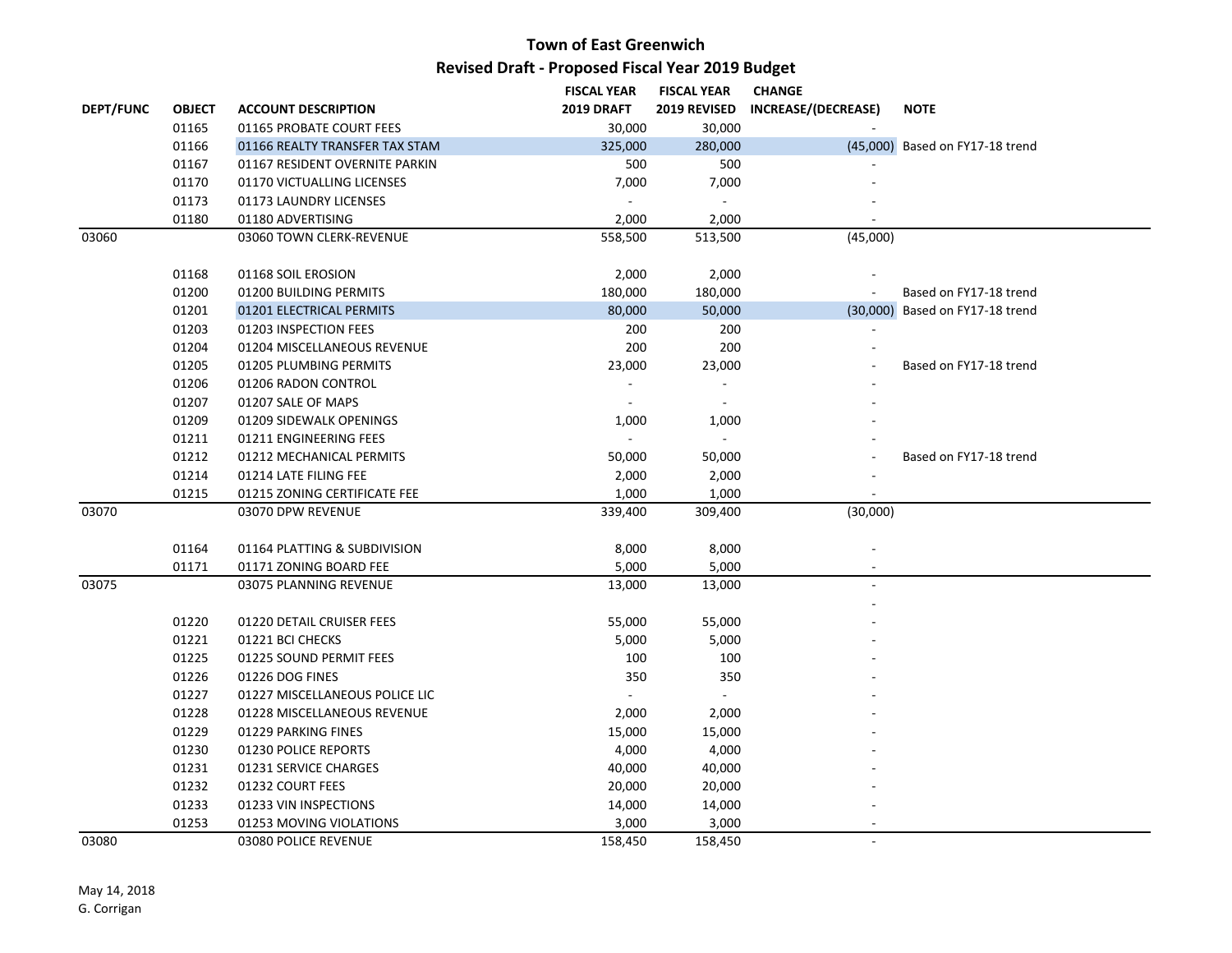|                  |               |                               | <b>FISCAL YEAR</b>       | <b>FISCAL YEAR</b>  | <b>CHANGE</b>       |             |
|------------------|---------------|-------------------------------|--------------------------|---------------------|---------------------|-------------|
| <b>DEPT/FUNC</b> | <b>OBJECT</b> | <b>ACCOUNT DESCRIPTION</b>    | <b>2019 DRAFT</b>        | <b>2019 REVISED</b> | INCREASE/(DECREASE) | <b>NOTE</b> |
|                  |               |                               |                          |                     |                     |             |
|                  | 01229         | 01229 PARKING FINES           | $\overline{\phantom{a}}$ |                     | -                   |             |
|                  | 01231         | 01231 SERVICE CHARGES         | 6,000                    | 6,000               |                     |             |
|                  | 01232         | 01232 COURT FEES              | 15,000                   | 15,000              | -                   |             |
|                  | 01235         | 01235 ORDINANCE REVENUE       | $\overline{\phantom{a}}$ |                     | -                   |             |
|                  | 01279         | 01279 MISCELLANEOUS INCOME    | $\overline{\phantom{a}}$ |                     | -                   |             |
| 03085            |               | 03085 MUNICIPAL COURT REVENUE | 21,000                   | 21,000              | -                   |             |
|                  |               |                               |                          |                     |                     |             |

|       | 01131  | 01131 HOTEL TAX                | 700        | 746                      |                          | 46 Updated State estimate                  |
|-------|--------|--------------------------------|------------|--------------------------|--------------------------|--------------------------------------------|
|       | 01270  | 01270 BOND SUBSIDY             | 540,500    | 552,500                  |                          | 12,000 Updated bond subsidy analysis       |
|       | 01271  | 01271 IMPACT FEES              |            |                          |                          |                                            |
|       | 01275  | 01275 INTEREST ON DEL TAXES    | 125,000    | 125,000                  |                          | Based on FY17-18 trend                     |
|       | 01276  | 01276 INTEREST ON INVESTED FUN | 15,000     | 15,000                   |                          |                                            |
|       | 01278  | 01278 LIEN CERTIFICATES        | 10,000     | 10,000                   |                          |                                            |
|       | 01279  | 01279 MISCELLANEOUS INCOME     | 25,000     | 25,000                   |                          |                                            |
|       | 01280  | 01280 MOORING FEES             | 30,000     | 30,000                   |                          |                                            |
|       | 01281  | 01281 SEWER DEPT REIMBURSEMENT | 86,000     | 86,000                   |                          |                                            |
|       | 01283  | 01283 FEMA REVENUE             |            |                          |                          |                                            |
|       | 01284  | 01284 COMMUNICATION TOWER      | 125,000    | 125,000                  |                          |                                            |
|       | 01286  | 01286 BID DEPOSITS             |            |                          |                          |                                            |
|       | 01289  | 01289 TAX SALE FEES            |            |                          |                          |                                            |
| 03099 | 01293  | 01293 LAND TRUST REVENUE       | 7,000      | 7,000                    |                          |                                            |
| 04000 | 04444  | 04444 TRANSFER IN DEBT SERVICE |            |                          |                          |                                            |
|       |        | 03099 OTHER INCOME             | 964,200    | 976,246                  | 12,046                   |                                            |
|       |        |                                |            |                          |                          |                                            |
|       | 01025  | 01025 IN LIEU OF TAXES WARWIC  |            | $\overline{\phantom{a}}$ |                          |                                            |
|       | 01296  | 01296 RESCUE BILLING           | 700,000    | 775,000                  |                          | 75,000 Updated analysis                    |
|       |        | 01296 FIRE REVENUE             | 700,000    | 775,000                  | 75,000                   |                                            |
|       |        | <b>REVENUE TOTAL</b>           | 63,187,533 | 63,810,656               | 623,123                  |                                            |
|       |        |                                |            |                          |                          |                                            |
|       | 00001  | 00001 SALARIES AND WAGES       | 229,000    | 229,000                  |                          |                                            |
|       | 000010 | 000010 TOWN COUNCIL            | 9,300      | 9,300                    |                          |                                            |
|       | 00089  | 00089 FUNCTIONS & MEETINGS     | 1,500      | 1,500                    |                          |                                            |
|       | 00115  | 00115 MEMBERSHIP DUES          | 6,500      | 7,500                    |                          | 1,000 Increase League of Cities and Towns  |
|       | 00154  | 00154 TOWN CELEBRATIONS        | 5,000      | 5,000                    | $\overline{\phantom{a}}$ | Parades; formerly in Recreation            |
|       | 00091  | 00091 HARBORMASTER'S SUPPLIES  | 2,000      | 2,000                    |                          |                                            |
|       | 00256  | 00256 OFFICE SUPPLIES          | 2,500      | 1,500                    |                          | (1,000) Reduce to increase Membership Dues |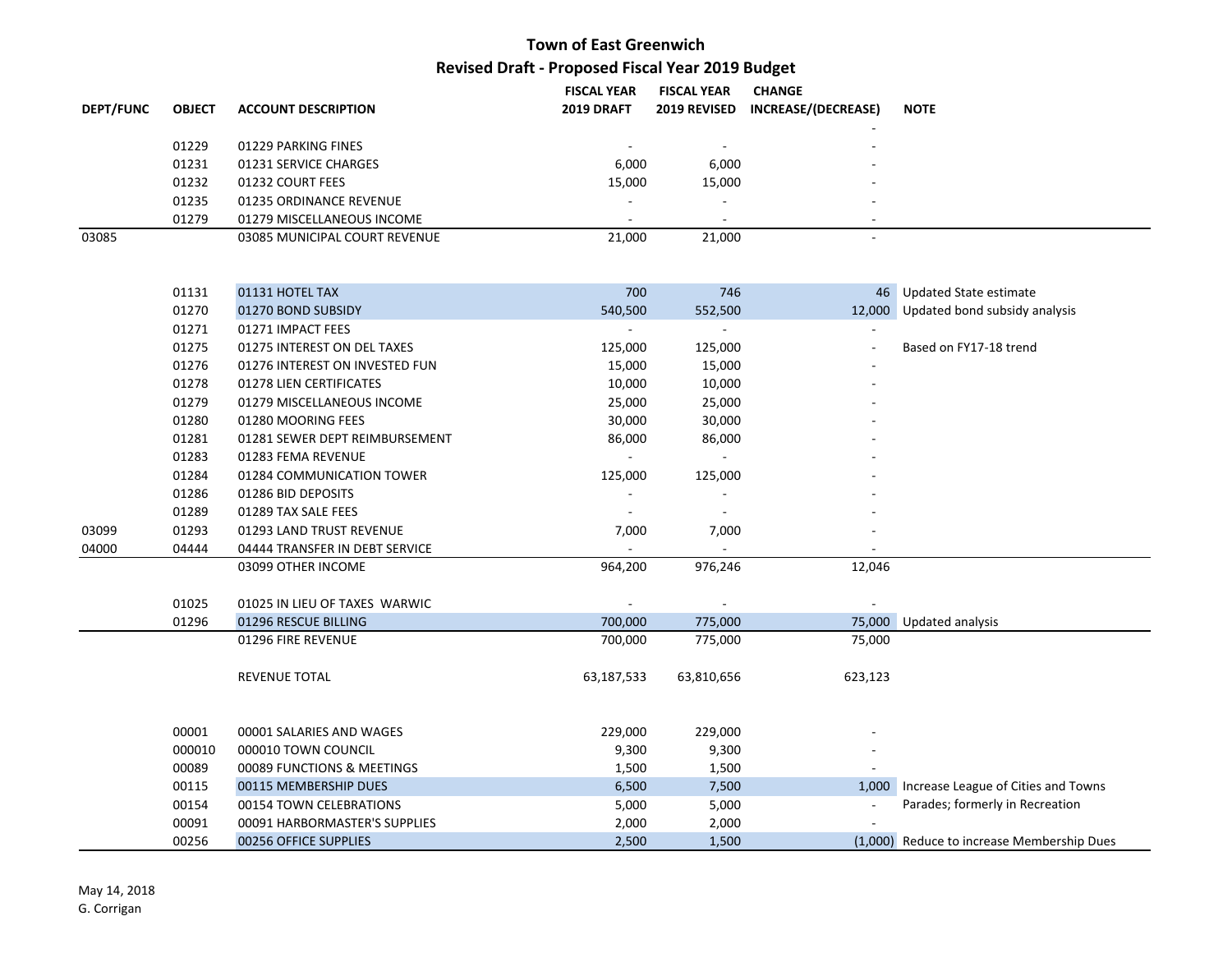|                  |               |                                                     | <b>FISCAL YEAR</b>       | <b>FISCAL YEAR</b>       | <b>CHANGE</b>       |                                          |
|------------------|---------------|-----------------------------------------------------|--------------------------|--------------------------|---------------------|------------------------------------------|
| <b>DEPT/FUNC</b> | <b>OBJECT</b> | <b>ACCOUNT DESCRIPTION</b>                          | <b>2019 DRAFT</b>        | 2019 REVISED             | INCREASE/(DECREASE) | <b>NOTE</b>                              |
|                  |               | 04020 TOWN MANAGER & COUNCIL                        | 255,800                  | 255,800                  |                     |                                          |
|                  | 00001         | 00001 SALARIES AND WAGES                            | 227,021                  | 227,021                  |                     |                                          |
|                  | 00004         | 00004 LONGEVITY                                     | 5,783                    | 5,783                    |                     |                                          |
|                  | 00027         | 00027 ADVERTISING                                   | 500                      | 500                      |                     |                                          |
|                  | 00045         | 00045 CODIFICATION OF ORDINANC                      | 5,000                    | 5,000                    |                     |                                          |
|                  | 00073         | 00073 EQUIPMENT MAINTENANCE                         | 200                      | 200                      |                     |                                          |
|                  | 00115         | 00115 MEMBERSHIP DUES                               | 500                      | 500                      |                     |                                          |
|                  | 00117         | 00117 MICROFILMING                                  | 5,000                    | 5,000                    |                     |                                          |
|                  | 00131         | 00131 PRINTING                                      | 500                      | 500                      |                     |                                          |
| 04030            | 00133         | 00133 PROFESSIONAL SERVICES                         | 5,000                    | 5,000                    |                     |                                          |
|                  | 00226         | 00226 DOG LICENSING                                 | 300                      | 300                      |                     |                                          |
|                  | 00256         | 00256 OFFICE SUPPLIES                               | 1,200                    | 1,200                    |                     |                                          |
|                  |               | 04030 TOWN CLERK                                    | 251,004                  | 251,004                  |                     |                                          |
|                  | 00043         | 00043 CLAIMS RESERVE                                | 25,000                   | 25,000                   |                     |                                          |
|                  |               |                                                     |                          |                          |                     | Gorham & Gorham (\$16,250 monthly        |
| 04040            | 00081         | 00081 FEES & LEGAL SERVICES                         | 219,000                  | 205,000                  |                     | (14,000) retainer); \$10,000 other legal |
|                  | 00089         | 00089 FUNCTIONS & MEETINGS                          |                          | $\overline{a}$           | $\sim$              |                                          |
|                  | 00135         | 00135 PROFESSIONAL/ARBITRATION                      | 75,000                   | 75,000                   |                     |                                          |
|                  |               | 04040 LEGAL                                         | 319,000                  | 305,000                  | (14,000)            |                                          |
|                  | 00001         | 00001 DIRECTOR'S PAY                                | 5,000                    | 5,000                    |                     |                                          |
|                  | 00004         | 00004 LONGEVITY                                     |                          |                          |                     |                                          |
| 04050            | 000852        | 000852 PROGRAM COSTS                                | 100                      | 100                      |                     |                                          |
|                  |               | 04045 MUNICIPAL COURT                               | 5,100                    | 5,100                    |                     |                                          |
|                  | 00001         | 00001 DIRECTOR'S PAY                                | 5,500                    | 5,500                    | $\sim$              |                                          |
|                  |               | 04050 PROBATE JUDGE                                 | 5,500                    | 5,500                    | $\sim$              |                                          |
|                  | 00053         | 00053 CONTINUING EDUCATION                          | 10,000                   | 10,000                   |                     |                                          |
|                  | 00059         | 00059 DENTAL INSURANCE ACTIVES/RETIREES - SELF INSU | 160,000                  | 165,909                  | 5,909               | Updated estimate - self-funded dental    |
|                  | 00060         | 00060 HR CONSULTANT                                 | $\overline{\phantom{a}}$ | $\overline{\phantom{a}}$ | $\sim$              |                                          |
|                  | 00071         | 00071 EMPLOYEE AWARDS                               |                          |                          |                     |                                          |
|                  | 00093         | 00093 HEALTH INSURANCE - ACTIVES                    | 2,725,000                | 1,911,666                |                     | (813,334) Updated estimate - split       |
|                  |               | 00095 HEALTH INSURANCE - RETIREES                   |                          | 710,223                  |                     | 710,223 Updated estimate - split         |
|                  | 00105         | 00105 LEGAL FUND-DPW UNION                          | 6,500                    | 6,500                    |                     |                                          |
|                  | 00146         | 00146 RETIREMENT - FIRE                             | 763,823                  | 758,765                  |                     | (5,058) Updated estimate                 |
|                  | 00147         | 00147 RETIREMENT-POLICE                             | 716,776                  | 733,033                  |                     | 16,257 Updated estimate                  |
|                  | 00150         | 00150 DPW UNION PENSION                             | 40,000                   | 40,000                   | $\sim$              |                                          |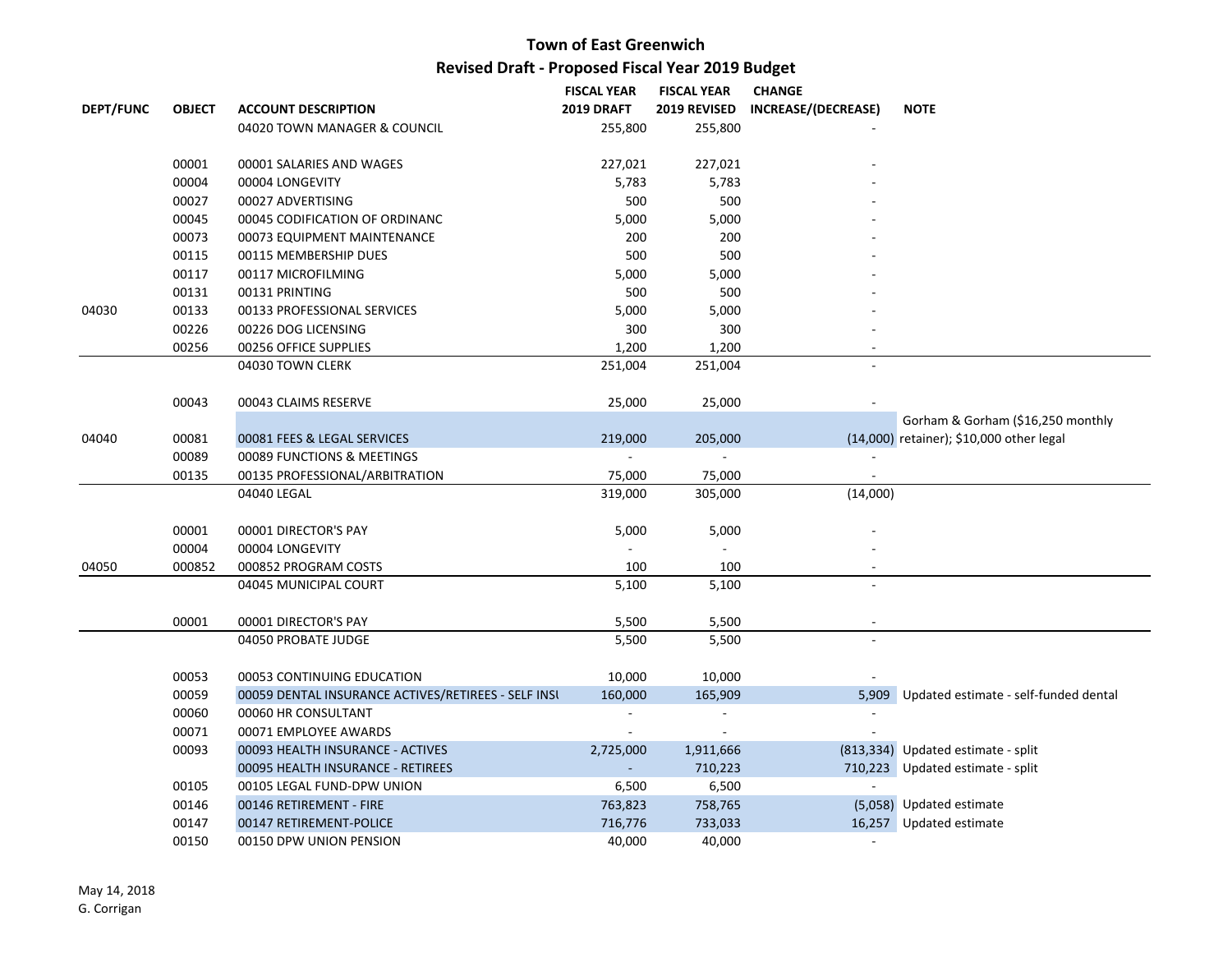|                  |               |                                | <b>FISCAL YEAR</b> | <b>FISCAL YEAR</b> | <b>CHANGE</b>       |                                                  |
|------------------|---------------|--------------------------------|--------------------|--------------------|---------------------|--------------------------------------------------|
| <b>DEPT/FUNC</b> | <b>OBJECT</b> | <b>ACCOUNT DESCRIPTION</b>     | 2019 DRAFT         | 2019 REVISED       | INCREASE/(DECREASE) | <b>NOTE</b>                                      |
|                  | 00152         | 00152 RETIREMENT-TOWN          | 248,952            | 220,114            |                     | (28,838) Updated estimate                        |
|                  | 00155         | 00155 SOCIAL SECURITY          | 825,000            | 841,283            |                     | 16,283 Updated estimate                          |
|                  |               |                                |                    |                    |                     | Fully fund to historical level; draft updated    |
|                  | 00156         | 00156 GASB 45 CONTRIBUTIONS    |                    | 350,000            |                     | 350,000 to reflect sum error                     |
|                  | 00171         | 00171 TRAINING/CONFERENCES     | 10,000             | 10,000             |                     |                                                  |
| 04060            | 00172         | 00172 STATE PENSION INCENTIVE  | $\sim$             | $\sim$             |                     |                                                  |
|                  | 00173         | 00173 UNEMPLOYMENT INSURANCE   | 50,000             | 50,000             |                     |                                                  |
|                  | 00174         | 00174 HEALTH BUYBACK           | 25,000             | 21,700             |                     | (3,300) Updated estimate                         |
|                  |               | 04060 EMPLOYEE BENEFITS        | 5,581,051          | 5,829,193          | 248,142             |                                                  |
|                  |               |                                |                    |                    |                     |                                                  |
|                  | 00107         | 00107 LIFE INSURANCE           | 40,000             | 40,000             |                     |                                                  |
| 04070            | 00123         | 00123 PROPERTY INSURANCE       | 320,000            | 320,000            |                     |                                                  |
|                  | 00125         | 00125 POLICE DISABILITY INSURA | 1,250              | 1,250              |                     |                                                  |
| 04080            | 00181         | 00181 WORKER'S COMPENSATION    | 80,000             | 80,000             |                     |                                                  |
|                  |               | 04070 INSURANCE                | 441,250            | 441,250            | ÷.                  |                                                  |
|                  |               |                                |                    |                    |                     |                                                  |
|                  | 00051         | 00051 CONTINGENCY FUND         | 50,000             | 75,000             | 25,000              | Updated estimate                                 |
|                  |               | 04080 CONTINGENCY              | 50,000             | 75,000             | 25,000              |                                                  |
|                  |               |                                |                    |                    |                     |                                                  |
|                  | 00003         | 00003 TEMPORARY HELP           | 2,500              | 2,500              |                     |                                                  |
|                  | 00006         | 00006 ELECTION OFFICIALS       | 14,000             | 14,000             |                     |                                                  |
|                  | 00023         | 00023 BOARD                    | 4,000              | 4,000              |                     |                                                  |
|                  | 00027         | 00027 ADVERTISING              | 1,000              | 1,000              |                     |                                                  |
|                  | 00028         | 00028 POLICE DETAILS           | 2,500              | 2,500              |                     |                                                  |
| 04110            | 00083         | 00083 FINANCIAL TOWN MEETING   |                    | $\sim$             |                     |                                                  |
|                  | 00085         | 00085 FOOD                     | 3,000              | 3,000              |                     |                                                  |
|                  | 00256         | 00256 OFFICE SUPPLIES          | 2,000              | 2,000              |                     |                                                  |
|                  |               | 04110 BOARD OF CANVASSERS      | 29,000             | 29,000             | ÷.                  |                                                  |
|                  |               |                                |                    |                    |                     |                                                  |
|                  |               |                                |                    |                    |                     | Incl. payroll specialist and fiscal specialist   |
|                  | 00001         | 00001 SALARIES AND WAGES       | 445,868            | 479,689            |                     | 33,821 positions; consolidated finance (50%) and |
|                  | 00004         | 00004 LONGEVITY                | 5,516              | 1,899              |                     | (3,617) Updated estimate                         |
|                  | 00027         | 00027 ADVERTISING              | 300                | 300                |                     |                                                  |
|                  | 00115         | 00115 MEMBERSHIP DUES          | 600                | 600                |                     |                                                  |
|                  | 00131         | 00131 PRINTING                 | 600                | 600                |                     |                                                  |
|                  | 00159         | 00159 TAX BOOK                 | 700                | 700                |                     |                                                  |
|                  | 00162         | 00162 REVALUATION              |                    |                    |                     |                                                  |
|                  | 00163         | 00163 TOWN AUDIT & ACTUARIES/G | 60,000             | 60,000             |                     |                                                  |
|                  | 00208         | 00208 BOOKS & SUBSCRIPTIONS    | 1,500              | 1,500              |                     |                                                  |
| 04210            | 00256         | 00256 OFFICE SUPPLIES          | 6,000              | 6,000              |                     |                                                  |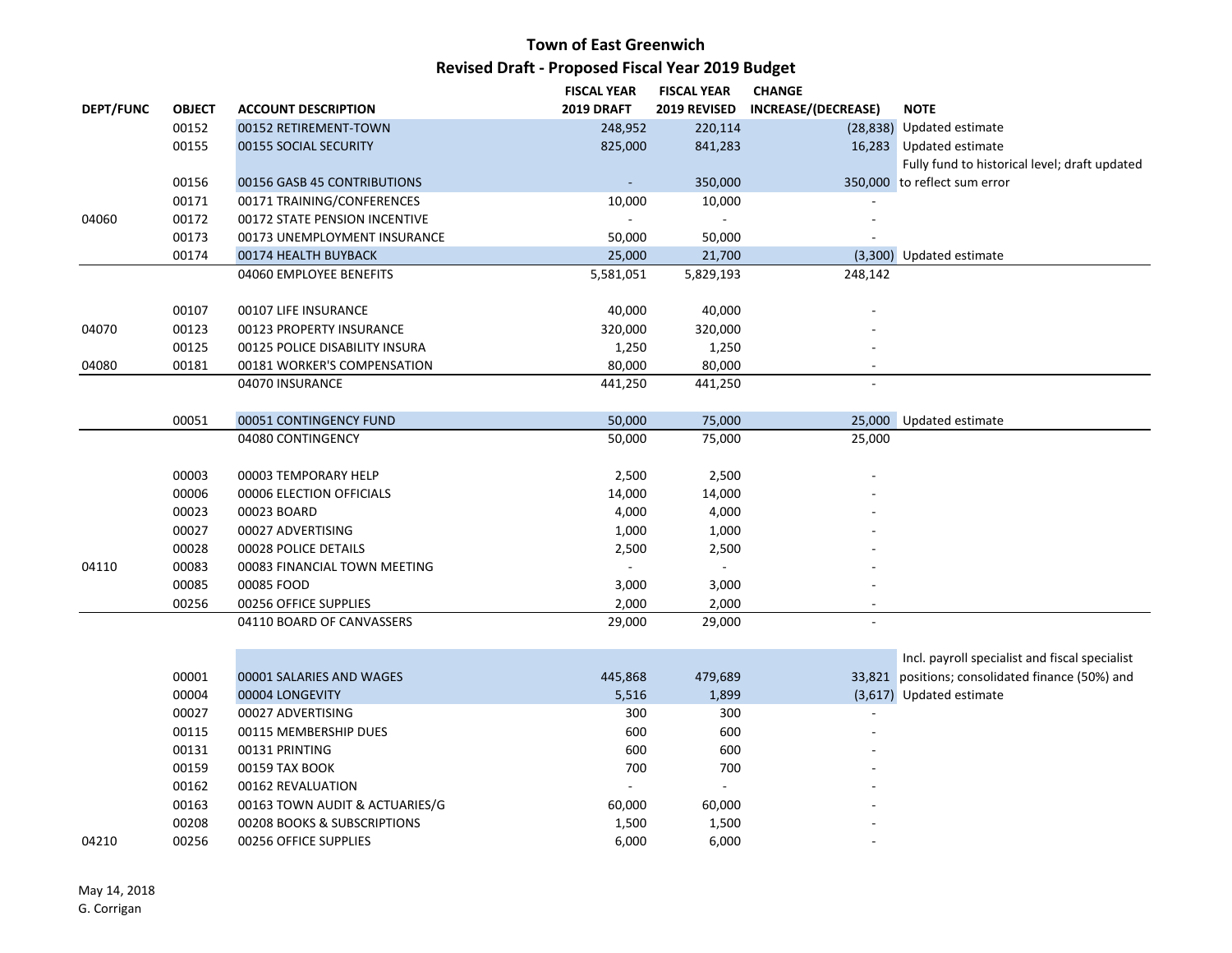|                  |               |                                       | <b>FISCAL YEAR</b> | <b>FISCAL YEAR</b> | <b>CHANGE</b>       |                                                |
|------------------|---------------|---------------------------------------|--------------------|--------------------|---------------------|------------------------------------------------|
| <b>DEPT/FUNC</b> | <b>OBJECT</b> | <b>ACCOUNT DESCRIPTION</b>            | <b>2019 DRAFT</b>  | 2019 REVISED       | INCREASE/(DECREASE) | <b>NOTE</b>                                    |
|                  | 00350         | 00350 NEW EQUIPMENT                   |                    |                    |                     |                                                |
|                  | 00375         | 00375 POSTAGE                         | 32,000             | 32,000             |                     |                                                |
|                  |               | 04210 FINANCE                         | 553,084            | 583,288            | 30,204              |                                                |
|                  |               |                                       |                    |                    |                     |                                                |
|                  | 00001         | 00001 SALARIES AND WAGES              | 163,709            | 163,000            |                     | (709) Updated estimate                         |
|                  | 00004         | 00004 LONGEVITY                       |                    |                    |                     |                                                |
|                  | 00049         | 00049 SYSTEM ENGINEERING              | 17,000             | 17,000             |                     |                                                |
|                  | 00075         | 00075 HARDWARE MAINTENANCE            | 13,101             | 13,101             |                     |                                                |
|                  |               |                                       |                    |                    |                     | \$3,600 Novus Agenda remote; \$4,000 five      |
|                  | 00076         | 00076 SOFTWARE MAINTENANCE            | 172,194            | 186,639            |                     | 14,445 addl Laserfiche licenses; \$6,845 MUNIS |
|                  | 00078         | 00078 WEB SITE                        | 12,295             | 12,295             |                     |                                                |
|                  | 00115         | 00115 MEMBERSHIP DUES                 | 325                | 325                |                     |                                                |
|                  | 00139         | 00139 COMMUNICATION MAINTENANC        | 31,000             | 31,000             |                     |                                                |
|                  | 00220         | 00220 COMPUTER SUPPLIES               | 19,200             | 19,200             |                     |                                                |
|                  | 00256         | 00256 OFFICE SUPPLIES                 | 1,000              | 1,000              |                     |                                                |
|                  | 00340         | 00340 HARDWARE                        | 45,200             | 50,200             |                     | 5,000 Additional \$5,000 Novus Agenda video    |
| 04215            | 00341         | 00341 SOFTWARE - EQUIPMENT            | 24,800             | 24,800             |                     |                                                |
|                  | 00385         | 00385 TELECOMMUNICATIONS              | 79,624             | 79,624             |                     |                                                |
|                  | 00451         | 00451 EQUIPMENT LEASE                 | 41,160             | 41,160             |                     |                                                |
|                  |               | 04215 INFORMATION TECHNOLOGY          | 620,608            | 639,344            | 18,736              |                                                |
|                  |               |                                       |                    |                    |                     |                                                |
|                  | 00001         | 00001 SALARIES AND WAGES              | 2,513,311          | 2,517,806          |                     | 4,495 Updated estimate                         |
|                  | 00004         | 00004 LONGEVITY                       | 144,560            | 150,376            |                     | 5,816 Updated estimate                         |
|                  | 00008         | 00008 OVERTIME                        | 275,000            | 300,000            |                     | 25,000 Increase based on expected IOD/Sick     |
|                  | 00009         | 00009 HOLIDAY PAY                     | 155,087            | 154,054            |                     | (1,033) Updated estimate                       |
|                  | 00010         | 00010 COURT TIME                      | 25,000             | 22,000             |                     | (3,000) Updated estimate                       |
|                  | 00011         | 00011 VACATION BUYBACK                | 50,000             | 50,000             |                     |                                                |
|                  | 00012         | 00012 OUT OF CLASS                    | 2,500              | 2,500              |                     |                                                |
|                  |               | 00023 WORK-RELATED INSURANCE (POLICE) | $\blacksquare$     | 43,468             |                     | 43,468 Carve out Work-related Insurance (OJI)  |
|                  | 00024         | 00024 PHYSICAL ASSESSMENT             | 2,000              |                    |                     | (2,000) Updated estimate                       |
|                  | 00027         | 00027 ADVERTISING                     | 500                | 100                |                     | (400) Updated estimate                         |
|                  | 00028         | 00028 POLICE DETAILS                  | 5,000              | 5,000              |                     |                                                |
|                  | 00031         | 00031 AUTO BODY REPAIRS               | 3,000              | 3,000              |                     |                                                |
|                  |               | 00053 CONTINUING EDUCATION            | 30,000             | 30,000             |                     |                                                |
|                  | 00063         | 00063 DOG OFFICER EXPENSE             | 20,000             | 20,000             |                     |                                                |
|                  | 00073         | 00073 EQUIPMENT MAINTENANCE           | 13,000             | 13,000             |                     |                                                |
|                  | 00079         | 00079 FACILITY MAINTENANCE            | 1,000              | 1,000              |                     |                                                |
|                  | 00097         | 00097 LAB TESTING                     | 3,000              | 3,000              |                     |                                                |
|                  | 00115         | 00115 MEMBERSHIP DUES                 | 800                | 800                |                     |                                                |
|                  | 00149         | 00149 SCHOOL EXPENSES                 | 6,000              | 6,000              |                     |                                                |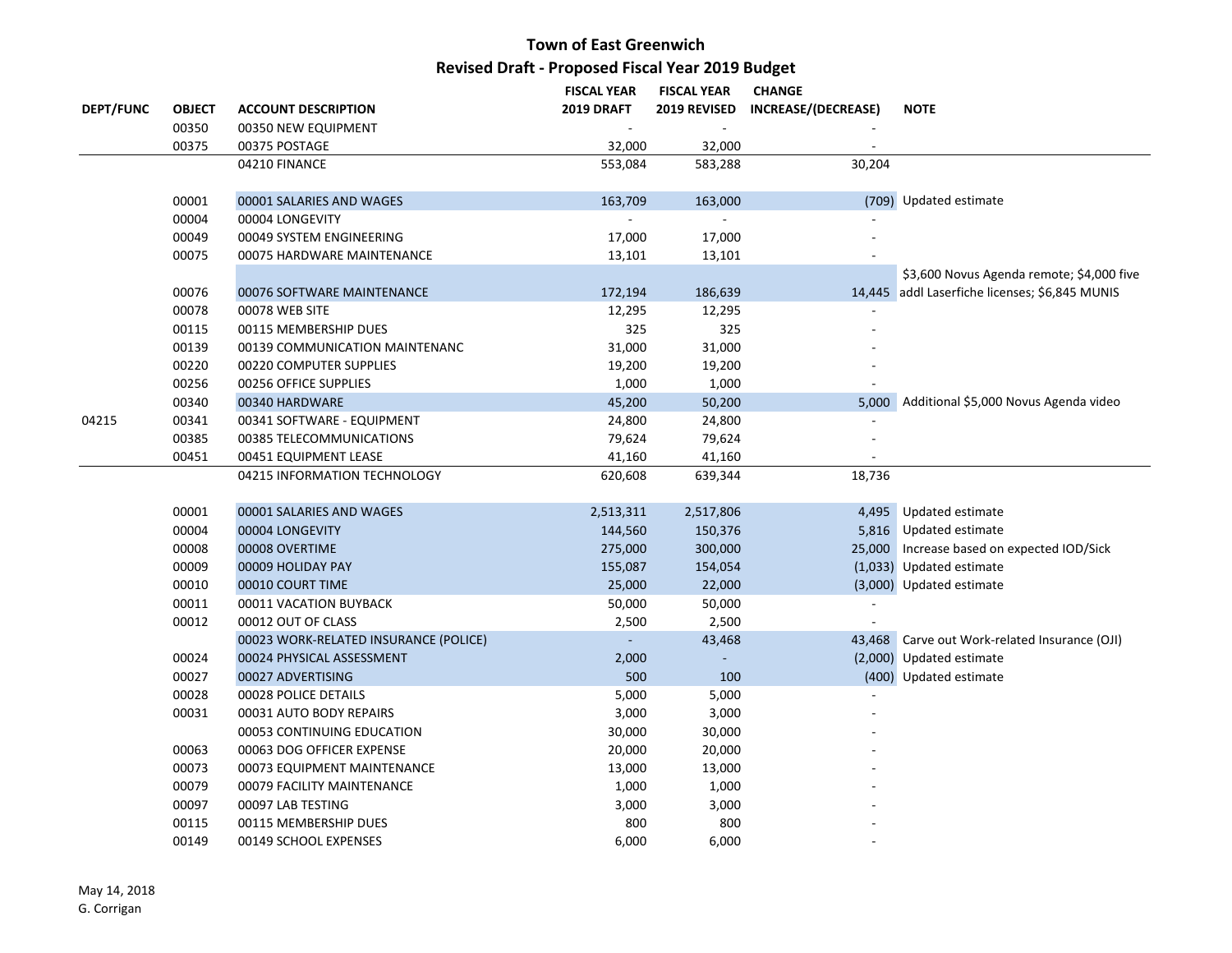|                  |               |                                | <b>FISCAL YEAR</b> | <b>FISCAL YEAR</b> | <b>CHANGE</b>       |                           |
|------------------|---------------|--------------------------------|--------------------|--------------------|---------------------|---------------------------|
| <b>DEPT/FUNC</b> | <b>OBJECT</b> | <b>ACCOUNT DESCRIPTION</b>     | 2019 DRAFT         | 2019 REVISED       | INCREASE/(DECREASE) | <b>NOTE</b>               |
|                  | 00169         | 00169 TRAINING SPECIAL OFFICER | 500                | 500                |                     |                           |
|                  | 00200         | 00200 AMMO & EQUIPMENT         | 11,500             | 7,500              |                     | (4,000) Updated estimate  |
|                  | 00206         | 00206 BCI SUPPLIES             | 9,000              | 7,500              |                     | (1,500) Updated estimate  |
|                  | 00216         | 00216 CLOTHING                 | 30,000             |                    |                     | (30,000) Updated estimate |
|                  | 00218         | 00218 CLOTHING MAINT ALLOWANCE | 38,000             | $\omega$           |                     | (38,000) Updated estimate |
|                  | 00256         | 00256 OFFICE SUPPLIES          | 7,000              | 7,000              | $\sim$              |                           |
|                  | 00268         | 00268 PRISONER MEALS           | 250                | 150                |                     | (100) Updated estimate    |
|                  | 00274         | 00274 REFERENCE MATERIALS      | 2,000              | 2,500              |                     | 500 Updated estimate      |
|                  | 00275         | 00275 PROFESSIONAL DEVELOPMENT | 1,000              | 1,000              |                     |                           |
|                  | 00306         | 00306 UNIFORM REPLACEMENT      | 500                | 500                |                     |                           |
|                  | 00312         | 00312 COMMUNITY POLICING       | 1,500              | 1,500              |                     |                           |
| 04320            | 00350         | 00350 NEW EQUIPMENT            | 20,000             | 5,000              |                     | (15,000) Updated estimate |
|                  | 00375         | 00375 POSTAGE                  | 1,500              | 1,500              |                     |                           |
|                  | 00380         | 00380 TACTICAL RESPONSE        | 10,000             | 8,000              |                     | (2,000) Updated estimate  |
|                  | 00388         | 00388 RADIO ANTENNA LEASE      | $\sim$             | $\sim$             | ÷.                  |                           |
|                  |               | 04320 POLICE DEPARTMENT        | 3,382,508          | 3,364,754          | (17, 754)           |                           |
|                  |               |                                |                    |                    |                     |                           |
|                  | 00001         | 00001 SALARIES AND WAGES       | 1,284,624          | 1,266,314          |                     | (18,310) Updated estimate |
|                  | 00008         | 00004 LONGEVITY                | 44,742             | 43,054             |                     | (1,688) Updated estimate  |
|                  | 00027         | 00008 OVERTIME                 | 139,250            | 139,250            |                     |                           |
|                  | 00035         | 00027 ADVERTISING              | 600                | 600                |                     |                           |
|                  | 00047         | 00035 BLUEPRINTS & PHOTOS      | 800                | 800                |                     |                           |
|                  | 00055         | 00047 COLLECTION REFUSE        | 713,654            | 713,654            |                     |                           |
|                  | 00061         | 00055 CONTRACT COST-SOLID WAST | 219,158            | 219,158            |                     |                           |
|                  | 00065         | 00061 LANDFILL MONITORING      | 9,400              | 9,400              |                     |                           |
|                  | 00073         | 00065 ELECTRICITY              | 168,728            | 168,728            |                     |                           |
|                  | 00095         | 00073 EQUIPMENT MAINTENANCE    | 45,000             | 45,000             |                     |                           |
|                  | 00099         | 00095 INSPECTION SERVICES      | 1,300              | 1,300              |                     |                           |
|                  | 00111         | 00099 LANTERN REPAIRS          | 12,000             | 12,000             |                     |                           |
|                  | 00115         | 00111 LITTER CONTROL SUPPLIES  | 700                | 700                |                     |                           |
|                  | 00131         | 00115 MEMBERSHIP DUES          | 2,300              | 2,300              |                     |                           |
|                  | 00157         | 00131 PRINTING                 | 1,000              | 1,000              |                     |                           |
|                  | 00177         | 00157 STREET LIGHTS            | 246,000            | 246,000            |                     |                           |
|                  | 00192         | 00177 WATER                    | 9,000              | 9,000              |                     |                           |
|                  | 00202         | 00192 E.M.A.                   | 10,000             | 10,000             |                     |                           |
|                  | 00204         | 00202 AUTO PARTS & SUPPLIES    | 230,000            | 230,000            |                     |                           |
|                  | 00208         | 00204 AUTO REGISTRATION        | 985                | 985                |                     |                           |
|                  | 00210         | 00208 BOOKS & SUBSCRIPTIONS    | 900                | 900                |                     |                           |
|                  | 00216         | 00210 BUILDING MAINT & PAINTIN | 94,000             | 94,000             |                     |                           |
|                  | 00228         | 00216 CLOTHING                 | 18,600             | 15,350             |                     | (3,250) Updated estimate  |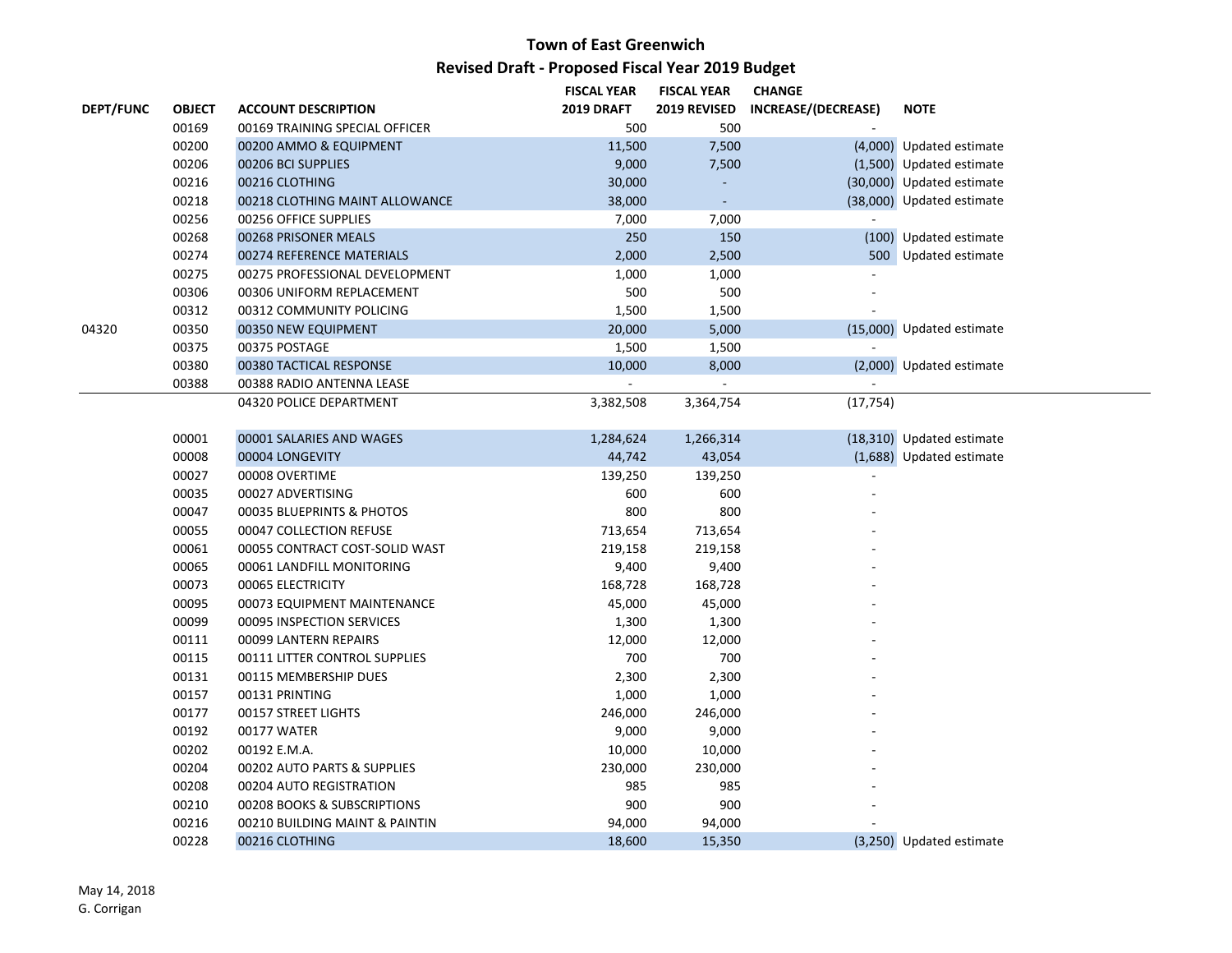|                  |               |                                  | <b>FISCAL YEAR</b> | <b>FISCAL YEAR</b> | <b>CHANGE</b>       |                                                     |
|------------------|---------------|----------------------------------|--------------------|--------------------|---------------------|-----------------------------------------------------|
| <b>DEPT/FUNC</b> | <b>OBJECT</b> | <b>ACCOUNT DESCRIPTION</b>       | <b>2019 DRAFT</b>  | 2019 REVISED       | INCREASE/(DECREASE) | <b>NOTE</b>                                         |
|                  | 00230         | 00228 DRAINAGE MAINTENANCE       | 10,000             | 10,000             |                     |                                                     |
|                  | 00232         | 00230 ENGINEERING SUPPLIES       | 3,000              | 3,000              |                     |                                                     |
|                  | 00242         | 00232 EQUIPMENT & SUPPLIES       | 1,500              | 1,500              |                     |                                                     |
|                  | 00244         | 00242 FUEL-DIESEL                | 110,300            | 110,300            |                     |                                                     |
|                  | 00246         | 00244 GASOLINE                   | 104,000            | 104,000            |                     |                                                     |
|                  | 00248         | 00246 HEATING FUEL               | 56,300             | 56,300             |                     |                                                     |
|                  | 00252         | 00248 JANITORIAL SUPPLIES        | 34,500             | 34,500             |                     |                                                     |
|                  | 00256         | 00252 STREET MARKINGS            | 22,000             | 22,000             |                     |                                                     |
|                  | 00264         | 00256 OFFICE SUPPLIES            | 2,500              | 2,500              |                     |                                                     |
|                  | 00266         | 00264 PLANT MIXED ASPHALT        | 45,000             | 45,000             |                     |                                                     |
|                  | 00284         | 00266 PLANTING                   | 12,000             | 12,000             |                     |                                                     |
|                  | 00290         | 00284 SAND                       | 96,945             | 96,945             |                     |                                                     |
| 04451            | 00296         | 00290 SHOP SUPPLIES              | 10,000             | 10,000             |                     |                                                     |
|                  | 00300         | 00296 SIGNS                      | 10,000             | 10,000             |                     |                                                     |
|                  | 52301         | 00300 SWEEPING MATERIALS         | 8,000              | 8,000              |                     |                                                     |
|                  | 00350         | 00350 NEW EQUIPMENT              | 46,900             | 46,900             |                     |                                                     |
|                  |               | 04451 DEPARTMENT OF PUBLIC WORKS | 3,825,686          | 3,802,438          | (23, 248)           |                                                     |
|                  | 00001         | 00001 SALARIES AND WAGES         | 760,485            | 747,222            |                     | (13,263) Updated estimate                           |
|                  | 00002         | 00002 STAFF PAY TEEN CENTER      | 5,000              | 5,000              |                     |                                                     |
|                  | 00004         | 00004 LONGEVITY                  | 13,739             | 9,247              |                     | (4,492) Updated estimate                            |
|                  | 00008         | 00008 OVERTIME                   | 5,000              | 5,000              |                     |                                                     |
|                  | 00012         | 00012 OUT OF CLASS               | 1,500              | 1,500              |                     |                                                     |
|                  | 00013         | 00013 INDOOR                     | 22,000             | 26,000             |                     | 4,000 Summer staff; min wage increase               |
|                  | 00027         | 00027 ADVERTISING                | 100                | 100                | $\sim$              |                                                     |
|                  | 00057         | 00057 CONTRACT SERVICES          | 4,500              | 5,200              |                     | 700 Fertilization town fields; bid - contract price |
|                  | 00067         | 00067 ELECTRICITY                | 2,500              | 2,500              | $\blacksquare$      | Lights Eldridge field and court; Shovlin park       |
|                  | 00073         | 00073 EQUIPMENT MAINTENANCE      | 8,000              | 8,000              | ä,                  |                                                     |
|                  | 00101         | 00101 LEASED LAND                | 6,235              | 6,261              |                     | 26 Tax on Craven field property (cemetary           |
|                  | 00109         | 00109 LIGHTING REPAIRS           | 800                | 800                | L,                  |                                                     |
|                  | 00115         | 00115 MEMBERSHIP DUES            | 500                | 500                |                     |                                                     |
|                  | 00118         | 00118 RECREATION PROGRAMS        | 6,500              | 6,500              |                     | Summer performances, concert, Halloween             |
|                  | 00177         | 00177 WATER                      | 31,000             | 31,000             | ÷,                  | Irrigate ball fields                                |
|                  | 00194         | 00194 PORTABLE RESTROOMS         | 2,500              | 2,500              |                     |                                                     |
| 04510            | 00210         | 00210 BUILDING MAINT & PAINTING  | 5,000              | 5,000              | $\sim$              | Frenchtown Road office                              |
|                  | 00218         | 00218 CLOTHING MAINT ALLOWANCE   | 7,250              | 6,350              |                     | (900) Updated estimate                              |
|                  | 00222         | 00222 COPY COSTS                 | 3,200              | 3,500              |                     | 300 Fliers and brochures                            |
|                  | 00236         | 00236 FERTILIZER - SCHOOLS       | 24,000             | 24,000             |                     |                                                     |
|                  | 00238         | 00238 FIELD LINING MATERIAL      | 5,300              | 5,300              |                     |                                                     |
|                  | 00250         | 00250 LOAM/MULCH                 | 3,000              | 21,000             |                     | 18,000 \$18k playground mulch                       |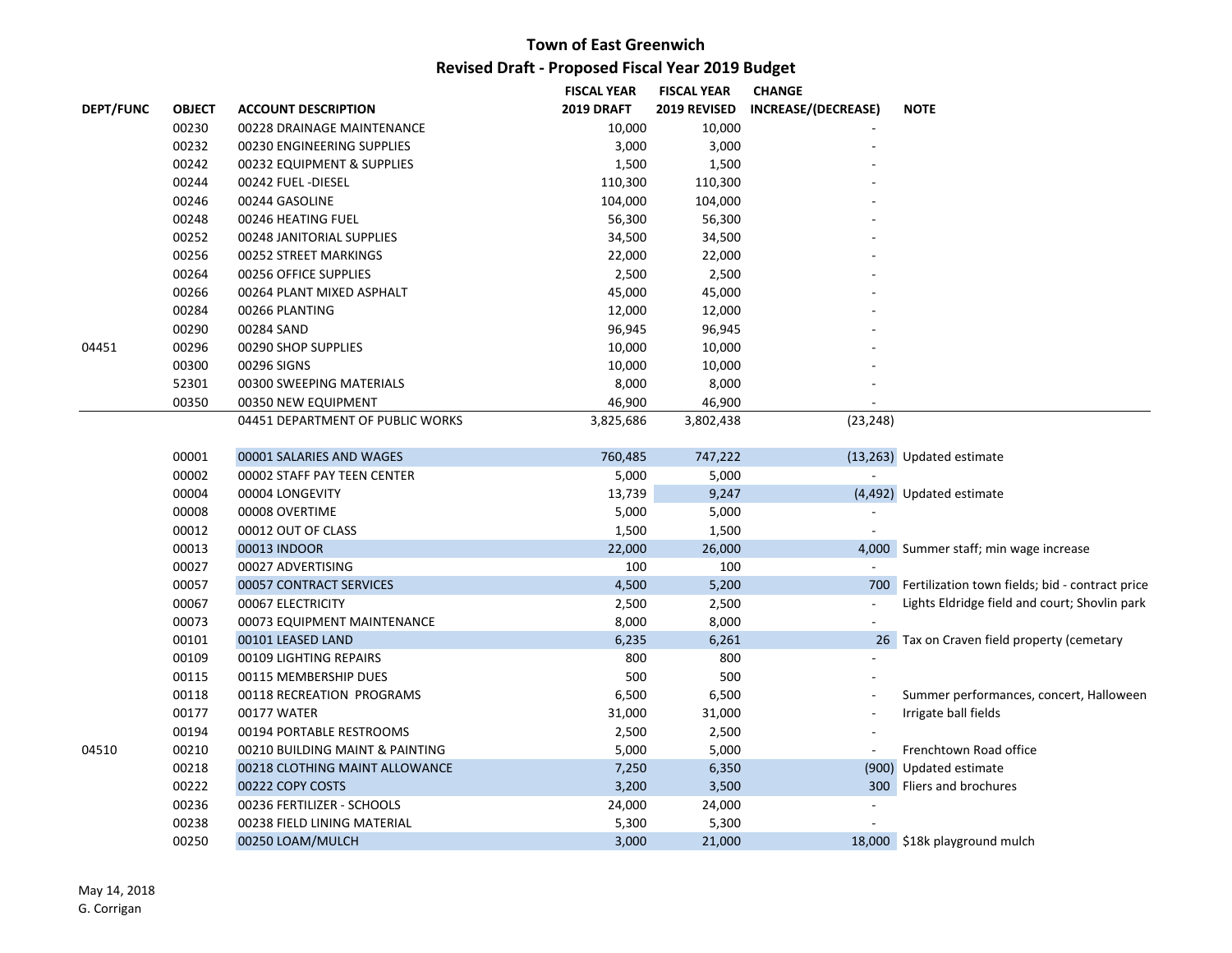|                  |               |                                                | <b>FISCAL YEAR</b> | <b>FISCAL YEAR</b> | <b>CHANGE</b>            |                                                  |
|------------------|---------------|------------------------------------------------|--------------------|--------------------|--------------------------|--------------------------------------------------|
| <b>DEPT/FUNC</b> | <b>OBJECT</b> | <b>ACCOUNT DESCRIPTION</b>                     | 2019 DRAFT         | 2019 REVISED       | INCREASE/(DECREASE)      | <b>NOTE</b>                                      |
| 04810            | 00256         | 00256 OFFICE SUPPLIES                          | 1,200              | 1,200              |                          |                                                  |
|                  | 00270         | 00270 PROGRAM EQUIPMENT                        | 2,500              | 2,500              | 0                        |                                                  |
|                  | 00270         | 00270 TEEN CENTER PROGRAM EQUIPMENT            | 7,500              | 7,500              |                          |                                                  |
| 04520            | 00272         | 00272 PARK SUPPLIES                            | 8,000              | 8,000              |                          |                                                  |
|                  | 00288         | 00288 SEED & SOD                               | 8,250              | 8,250              |                          |                                                  |
|                  | 00308         | 00308 WEED KILLER CHEMICALS                    | 2,000              | 2,000              |                          |                                                  |
| 04530            | 00350         | 00350 NEW EQUIPMENT                            | 3,000              | 3,000              |                          |                                                  |
|                  | 00384         | 00384 NEWSLETTER                               | 1,750              | 1,750              |                          |                                                  |
|                  | 00407         | 00407 SENIOR AND COMMUNITY SERVICE PROGRAMS/A! | 30,000             | 39,491             | 9.491                    | Combine programs/public assistance               |
|                  |               | <b>COMMUNITY RESOURCES AND PARKS</b>           | 982,309            | 996,171            | 13,862                   |                                                  |
|                  | 00001         | 00001 SALARIES AND WAGES                       | 198,616            | 199,745            |                          | 1,129 Updated estimate                           |
|                  | 00004         | 00004 LONGEVITY                                | 2,120              | 2,920              |                          | 800 Updated estimate                             |
|                  | 00027         | 00027 ADVERTISING                              | 150                | 150                |                          |                                                  |
|                  | 00115         | 00115 MEMBERSHIP DUES                          | 800                | 800                |                          |                                                  |
|                  | 00131         | 00131 PRINTING                                 |                    | $\omega$           |                          |                                                  |
| 04610            | 00133         | 00133 PROFESSIONAL SERVICES                    | 9,500              | 9,500              |                          |                                                  |
|                  | 00208         | 00208 BOOKS & SUBSCRIPTIONS                    | 400                | 400                |                          |                                                  |
| 04710            | 00256         | 00256 OFFICE SUPPLIES                          | 500                | 500                |                          |                                                  |
|                  | 00350         | 00350 NEW EQUIPMENT                            |                    |                    |                          |                                                  |
|                  |               | 04610 TOWN PLANNER                             | 212,086            | 214,015            | 1,929                    |                                                  |
|                  | 00404         | 00404 E G FREE LIBRARY                         | 525,000            | 525,000            | $\overline{\phantom{a}}$ |                                                  |
|                  |               | 04710 EG FREE LIBRARY                          | 525,000            | 525,000            |                          |                                                  |
|                  | 00001         | 00001 SALARIES AND WAGES                       | 2,443,618          | 2,408,998          |                          | (34,620) Updated estimate                        |
|                  | 00004         | 00004 LONGEVITY                                | 142,858            | 145,444            |                          | 2,586 Updated estimate                           |
|                  | 00008         | 00008 OVERTIME                                 | 1,200,089          | 1,200,089          | $\blacksquare$           |                                                  |
|                  | 00009         | 00009 HOLIDAY PAY                              | 144,650            | 206,285            |                          | 61,635 Updated to include pay when working on    |
|                  | 00012         | 00012 OUT OF CLASS                             | 2,500              | 3,860              |                          | 1,360 Updated estimate                           |
|                  | 00022         | 00022 COLLATERAL PAY                           | 25,000             | 20,512             |                          | (4,488) Updated estimate                         |
|                  |               | 00023 WORK-RELATED INSURANCE (FIRE)            |                    | 72,107             |                          | 72,107 Carve out Work-related Insurance (OJI)    |
|                  | 00024         | 00024 PHYSICAL ASSESSMENT                      | 20,000             | 20,000             |                          |                                                  |
|                  | 00053         | 00053 CONTINUING EDUCATION                     | 20,000             | 20,000             |                          |                                                  |
|                  | 00056         | 00056 FIRE ALARM SCHOOL                        | 35                 | 1,100              |                          | 1,065 Updated; prior year reclassification error |
|                  | 00073         | 00073 EQUIPMENT MAINTENANCE                    | 6,000              | 4,500              |                          | (1,500) Updated estimate                         |
|                  | 00086         | 00086 RESCUE BILLING FEES                      | 26,500             | 35,000             |                          | 8,500 Updated estimate                           |
|                  | 000865        | 000865 MISC EXPENSE                            | 2,000              | 2,000              |                          |                                                  |
|                  | 00096         | 00096 PENSION COLA APPEAL                      | 23,000             | 23,765             |                          | 765 Per agreements                               |
|                  | 00115         | 00115 MEMBERSHIP DUES                          | 1,500              | 500                |                          | (1,000) Updated estimate                         |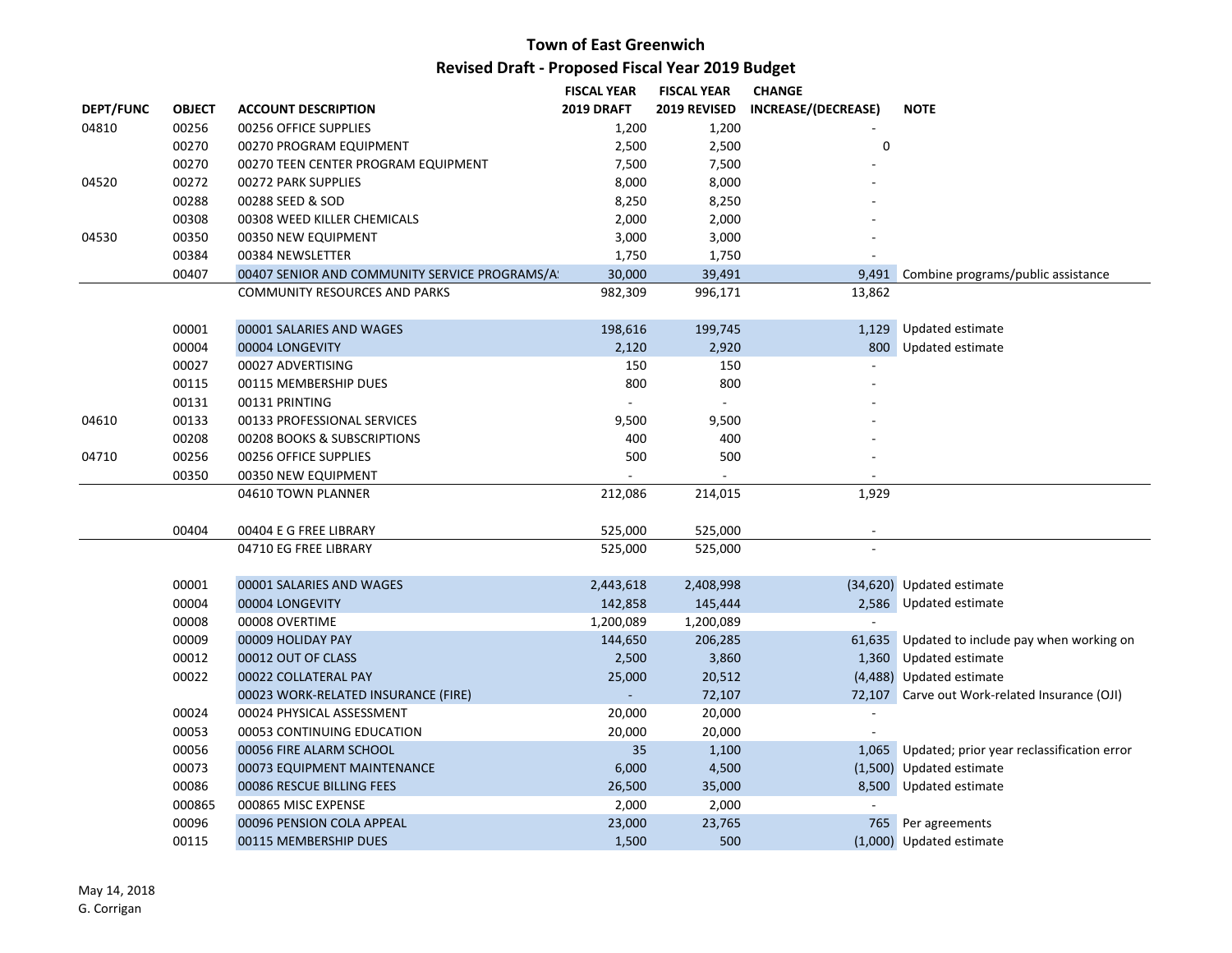|                  |               |                                        | <b>FISCAL YEAR</b> | <b>FISCAL YEAR</b>       | <b>CHANGE</b>              |                                           |
|------------------|---------------|----------------------------------------|--------------------|--------------------------|----------------------------|-------------------------------------------|
| <b>DEPT/FUNC</b> | <b>OBJECT</b> | <b>ACCOUNT DESCRIPTION</b>             | 2019 DRAFT         | 2019 REVISED             | <b>INCREASE/(DECREASE)</b> | <b>NOTE</b>                               |
|                  | 00136         | 00136 SERVICE AGREEMENTS               | 25,000             | 33,000                   |                            | 8,000 Needed equipment service agreements |
|                  | 00138         | 00138 DISPATCH SERVICES                | 150,000            | 189,575                  |                            | 39,575 Calculated based on day/holiday    |
|                  | 00140         | 00140 FIRE PROTECTION SYSTEMS (RENAME) | 5,000              | 5,000                    |                            |                                           |
|                  | 00196         | 00196 EYE EXAM                         | 2,500              | 1,500                    |                            | (1,000) Based on historical use           |
|                  | 00199         | 00199 HYDRANT RENTALS                  | 253,096            | 327,062                  |                            | 73,966 Based on invoices                  |
|                  | 00201         | 00201 FIRE PREVENTION & EDUCAT         | 3,500              | 3,500                    | $\mathcal{L}$              |                                           |
|                  | 00218         | 00218 CLOTHING MAINT ALLOWANCE         | 58,000             | 63,000                   |                            | 5,000 Updated estimate                    |
|                  | 00219         | 00219 TURN OUT GEAR                    | 20,000             | 17,000                   |                            | (3,000) Updated estimate                  |
|                  | 00231         | 00231 BUILDING SUPPLIES                | 2,500              | 2,500                    |                            |                                           |
|                  | 00253         | 00253 MEDICAL SUPPLIES                 | 30,000             | 30,000                   |                            |                                           |
|                  | 00256         | 00256 OFFICE SUPPLIES                  | 5,000              | 2,500                    |                            | (2,500) Updated estimate                  |
|                  | 00259         | 00259 STATION OPERATING EXPENS         | 12,000             | 12,000                   | $\blacksquare$             |                                           |
|                  | 00360         | 00360 DIVE TEAM                        | 2,500              | $\omega_{\rm c}$         |                            | (2,500) Updated estimate                  |
|                  | 00361         | 00361 TRAINING AIDS                    | 10,000             | 10,000                   |                            |                                           |
|                  | 00362         | 00362 SCBA                             | 5,000              | 5,000                    |                            |                                           |
| 04910            | 00363         | 00363 HOSE & NOZZLES                   | 7,500              | 7,500                    |                            |                                           |
|                  |               | 04910 FIRE DEPARTMENT                  | 4,649,346          | 4,873,297                | 223,951                    |                                           |
|                  |               |                                        |                    |                          |                            |                                           |
|                  | 00402         | 00402 E G ANIMAL PROTECTION            |                    | $\overline{\phantom{a}}$ |                            |                                           |
| 05010            | 00426         | 00426 EG CHAMBER OF COMMERCE           | 15,000             | 15,000                   |                            |                                           |
|                  | 00427         | 00427 MAIN STREET ASSOCIATION          | 5,500              | 5,500                    |                            |                                           |
|                  | 00446         | 00446 SUMMER'S END                     | 6,500              | 6,500                    |                            |                                           |
|                  | 00447         | 00447 ODEUM                            | 3,000              | ÷.                       |                            | (3,000) Updated estimate                  |
|                  | 00452         | 00452 HISTORIC CEMETERY COMMIS         | $\blacksquare$     | $\blacksquare$           |                            |                                           |
|                  |               | 05010 GRANTS & CONTRIBUTIONS           | 30,000             | 27,000                   | (3,000)                    |                                           |
|                  | 520123        | 520123 INSURANCE                       |                    | $\overline{\phantom{a}}$ |                            |                                           |
| 05015            | 521127        | 521127 PILOT                           | 500                | 500                      |                            |                                           |
|                  | 530210        | 530210 BUILDING MAINTENANCE            | 6,000              | 6,000                    |                            |                                           |
|                  | 530250        | 530250 BOESCH FARM REHAB               | 8,000              | 8,000                    |                            |                                           |
|                  |               | 05015 LAND TRUST                       | 14,500             | 14,500                   |                            |                                           |
|                  |               |                                        |                    |                          |                            |                                           |
|                  | 00483         | 00483 OPEN SPACE                       | 39,650             | 39,650                   |                            |                                           |
|                  | 00493         | 00493 POLICE STATION                   |                    |                          |                            |                                           |
|                  | 00496         | 00496 SCHOOL IMP 2004                  |                    |                          |                            |                                           |
|                  | 00497         | 00497 LAND FILL                        |                    |                          |                            |                                           |
|                  | 00500         | 00500 TOWN HALL                        |                    |                          |                            |                                           |
|                  | 00501         | 00501 SENIOR CENTER 4/29/09            | 372,600            | 372,600                  |                            |                                           |
|                  | 00502         | 00502 FIELDS 2009 A                    | 523,288            | 523,288                  |                            |                                           |
|                  | 00504         | 00504 SCHOOL QSB 2010F                 | 590,833            | 590,833                  |                            |                                           |